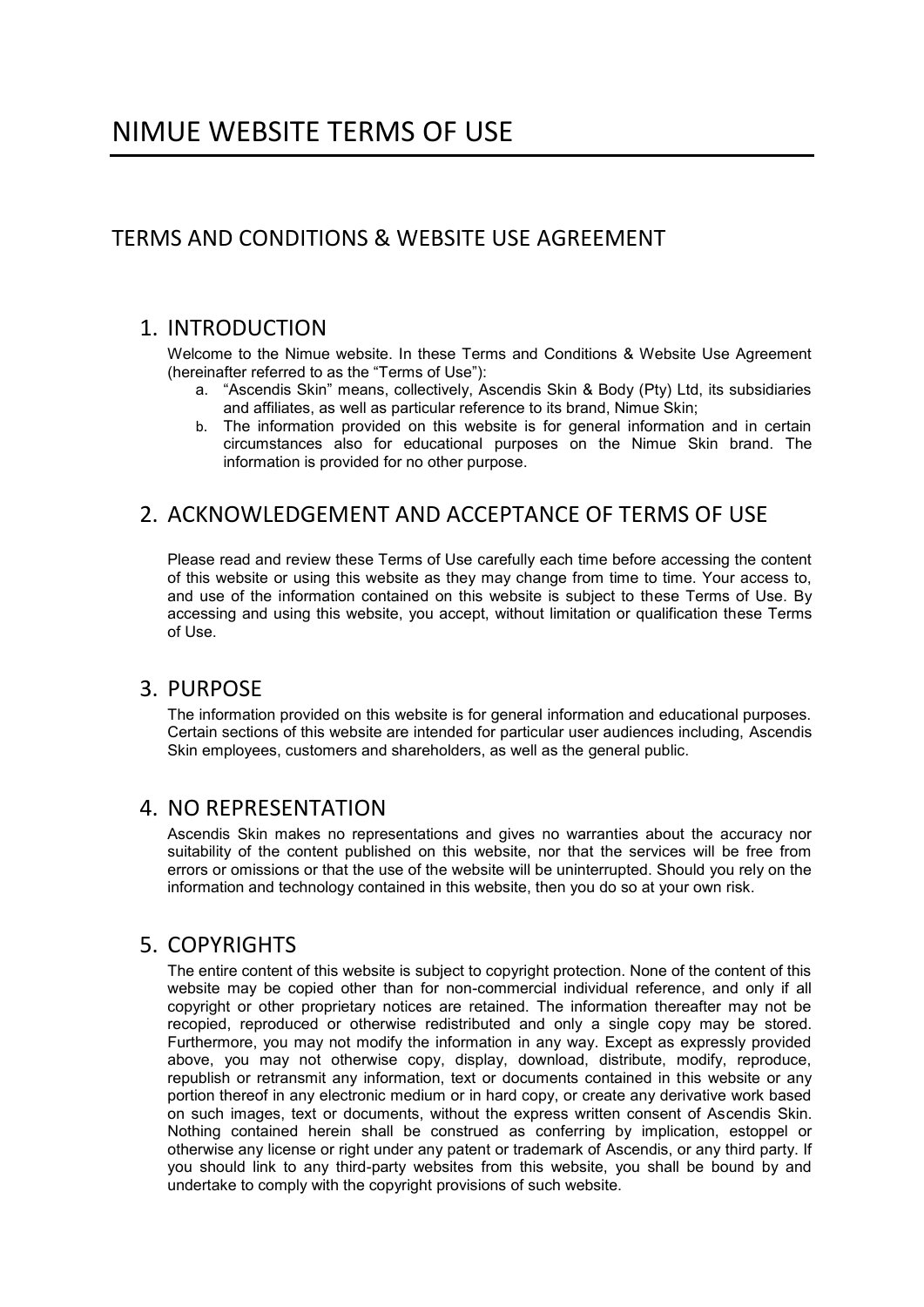### 6. TRADEMARKS

All product names, whether or not in large print or with the trademark symbol, are trademarks of Ascendis Skin, related companies or its licensors or joint venture partners. Any use of these trademarks or any other materials, except as permitted herein, is expressly prohibited and may violate copyright law, trademark law, the law of slander and libel, the law of privacy and publicity, and communications regulations and statutes. Further, please be advised that Ascendis Skin actively and aggressively enforces its intellectual property right to the fullest extent of the law.

### 7. THIRD PARTY WEBSITES AND LINKS

This website may contain links or references to other websites maintained by third parties over whom Ascendis Skin has no control. Such links are provided merely as a convenience. Similarly, this website may be accessed from third party links over which Ascendis Skin has no control. Ascendis Skin makes no warranties or representations of any kind as to the accuracy, currency, or completeness of any information contained in such websites and shall have no liability for any damages or injuries of any kind arising from such content or information. Inclusion of any third party links in the website does not imply an endorsement or recommendation by Ascendis Skin of such website.

#### 8. PRIVACY

This site may electronically collect, store and use private information from users. Users of this site consent to this. Information may be collected electronically by using cookies, or information is collected when it is provided voluntarily by the user. Users may determine cookie use independently through their browser settings. Information so collected shall not be disclosed to any third party unless agreed upon between the user and Ascendis Skin, or through due legal process. Users agree that Ascendis Skin may from time to time communicate with them, at such time of communication the user will always be given the opportunity to instruct Ascendis Skin to remove their details from the mailing list. The user agrees that any information it provides to Ascendis Skin will be true, accurate, current and complete and that the user will maintain and properly update your personal profile as required by Ascendis Skin.

#### 9. INTENDED USE

- a. This site is a business and commercial site. It is, therefore, not intended for persons under the age of 18. If you are under the age of 18, you should speak to your parents, your guardian, or a responsible adult and obtain their permission to use this site. Members who seek to use this site must be 18 years and older.
- b. When you access or use the website, sign up for any newsletters, opt into marketing communication, or send an email to us, you agree to receive electronic communication from Ascendis Skin and you are able to 'opt out' at any given time.

# 10. LIABILITIES AND INDEMNIFICATION

Ascendis Skin shall bear no responsibility and also disclaims all liability for any claim, loss, cost and expense (including reasonable attorneys' fees and disbursements), damage or other liability, either directly or indirectly, attributable to the use of this website or reliance upon information provided through the facilities available on this website. You agree to indemnify, defend and hold harmless Ascendis Skin, its officers, directors, employees, agents, suppliers and third party partners from and against all claims, losses, costs and expenses (including